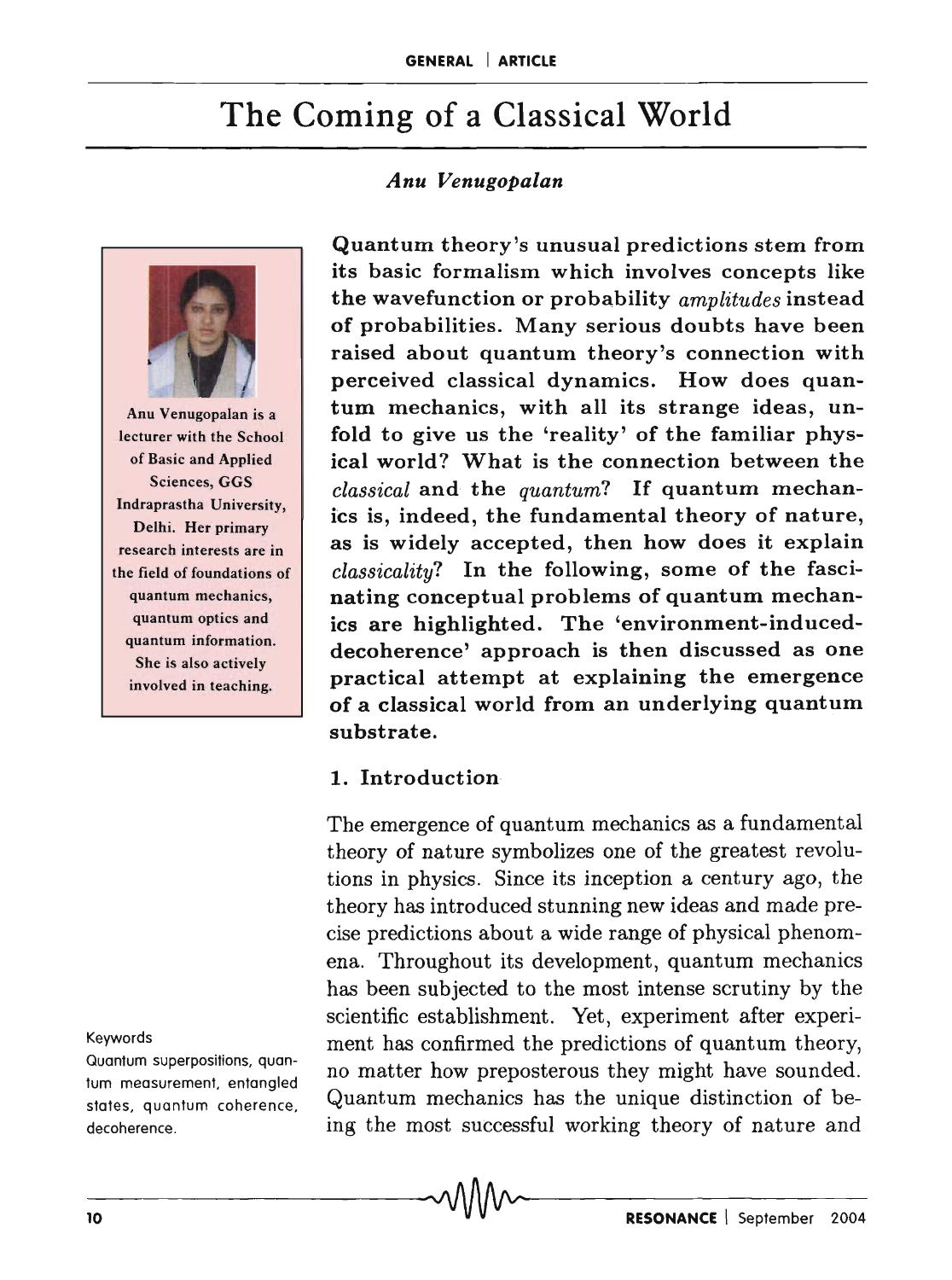there is no\_ known example of any conflict between its predictions and experimentally observed results. However, in spite of its impressive successes and the fact that it is currently accepted as one of the best tools for understanding the physics of the micro world, quantum physics remains an enigma. The predictions of quantum mechanics are often at odds with what people regard as 'common sense'. The concepts of quantum mechanics seem absurd when related to the world of our 'experience' - the familiar physical world, and the philosophical implications of the theory remain highly controversial.

Quantum mechanics, it seems, fails to· provide a natural framework to accommodate our 'classical' perceptions of the physical world. Our normal perceptions of the world around us are classical in the sense that they are based on classical ideas like Newton's laws, and well-understood concepts like precise positions, momenta and trajectories for moving objects. A central concept of classical dynamics is predictability. In the classical way of looking at things, the world is considered to be made up of *observable objects,* like particles, fluids, fields, etc., and they obey definite laws of force. Classical systems evolve deterministically and are expected to possess definite properties. Our classical perceptions help us form simple, direct, mental pictures in space and time of the way the world works. Quantum mechanics, however, calls for a radically different vision of the world. Triggered by Max Planck's revolutionary concept of 'quanta' in 1900, the theory was born and grew in the years that followed. In its current form, quantum mechanics is stunningly powerful. However it has compelled us to completely reshape and revise our ideas of reality and notions like position, momentum, cause and effect. The quantum view appears abstract and counterintuitive to our classically coloured minds. Though the practitioners of quantum theory have no doubt that it is one of the most elegant and satisfying Quantum mechanics has the unique distinction of being the most successful working theory of nature and there is no known example of any conflict between its predictions and experimentally observed results.

The predictions of quantum mechanics are often at odds with what people regard as 'common sense'.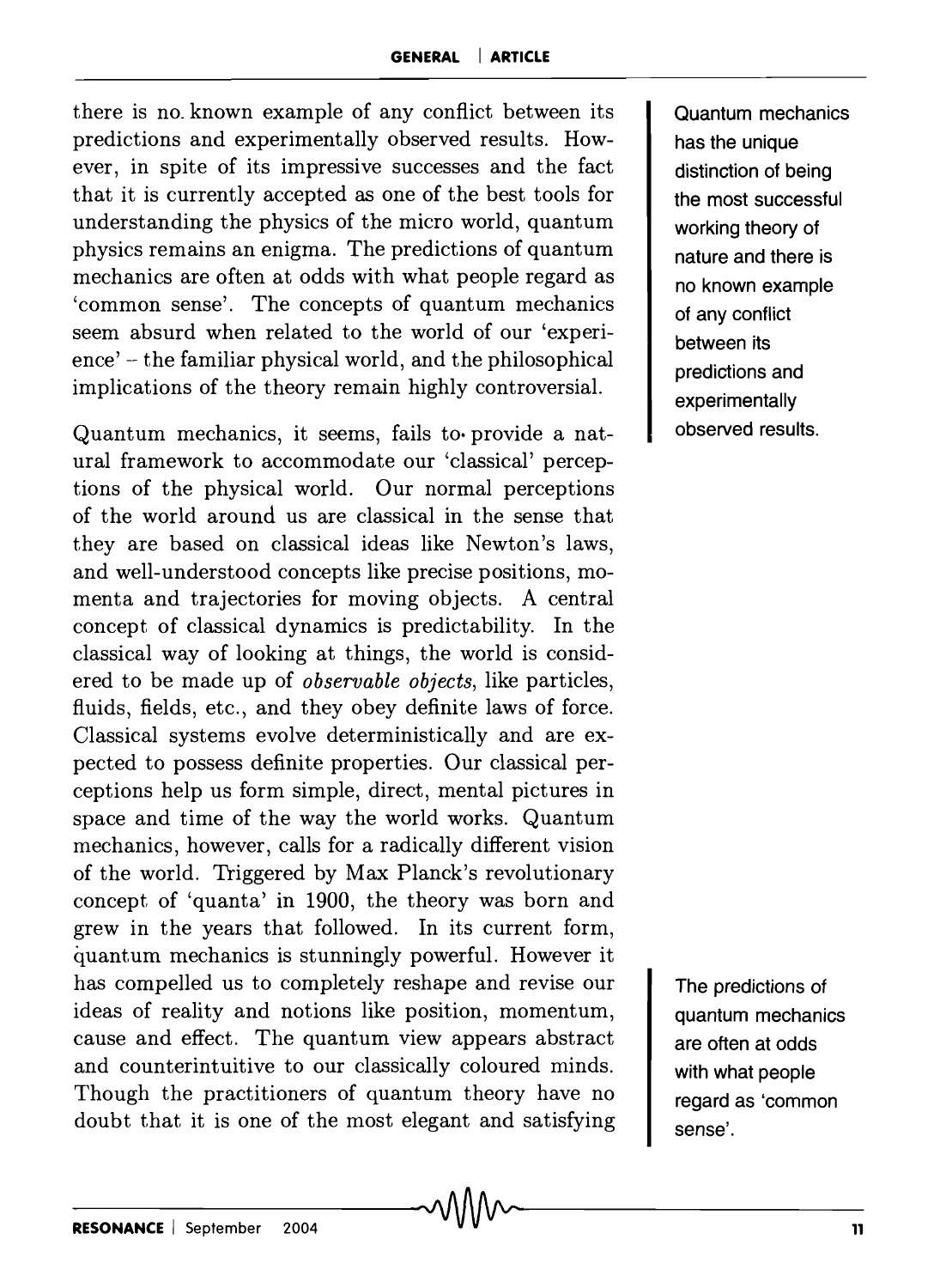According to the Born interpretation, the wave function is understood in terms of probabilities.

descriptions of phenomena at the atomic scale, its clash with the more comfortable classical scheme continues to bother physicists.

At the heart of quantum mechanics is the wave function,  $\psi$ , a mathematical entity that contains all possible information about the system to which it is attributed. The wave function evolves in time according to the Schrödinger equation, which is linear and deterministic:

$$
i\hbar \frac{d}{dt} |\psi\rangle = H |\psi\rangle. \tag{1}
$$

Here *H* is called the Hamiltonian of the system and  $\hbar$ is  $h/2\pi$ , h being Planck's constant. The wave function, however, does not have a physical counterpart, since it itself is not an observable. According to the Born interpretation, the wave function is understood in terms of probabilities. For example, if one measures the position of an electron, the probability of finding it in a given region depends on the 'intensity' of the wave function there. This means that in spite of the apparent determinism manifested in the Schrödinger equation, knowledge of  $\psi$ , the wave function, does not ensure a precise knowledge of the observable properties of the system the kind we are familiar with in the classical world, e.g. position, momentum, etc. There seems to be a fundamental randomness built into the laws of quantum mechanics. This challenge to our cherished common-sense perceptions of, and preference for, a deterministic universe perhaps made Einstein utter his oft quoted remark, "1 can't believe that God plays dice"

An intriguing consequence of the linearity of Schrodinger's equation is that wave functions could describe combinations of different states or 'superpositions'. For example, an electron could be described by a wave function, which describes a superposition of several different locations. When this linear superposition principle of quantum mechanics is extrapolated to macroscopic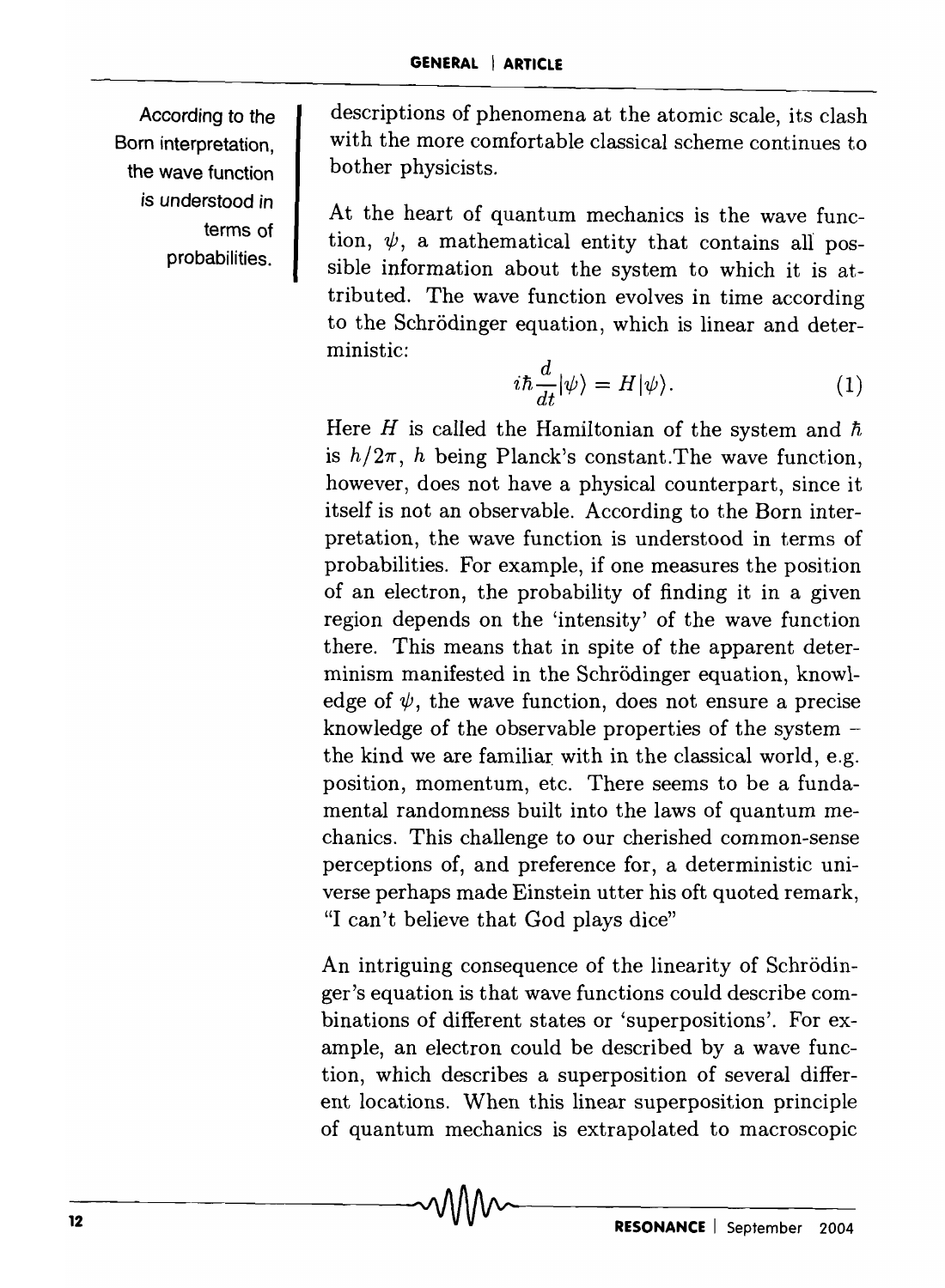systems, which are conventionally described by classical mechanics, we are faced with the famous counterintuitive example of 'Schrodinger's cat'. Schrodinger's cat is the unfortunate victim of a nasty contraption where the decay of a radioactive atom triggers a device which kills the cat. The quantum mechanical description of this scenario demands that a superposition state of 'decayed' and 'not decayed' for the atoms leads to the cat being both dead and alive in superposition! This bizarre state of suspended animation of Schrodinger's cat is a classic illustration of the clash between the predictions of quantum theory and familiar classical insights. A closely related problem is that of quantum measurement. If quantum theory is accepted to be the fundamental theory of nature, then the process of measurement and all its ingredients must be described quantum mechanically. In a quantum measurement, the coupling between a microscopic system and a macroscopic measuring apparatus results in an *entangled* state where quantum mechanics seems to allow the apparatus (meter) to exist in a coherent superposition of macroscopically distinct states - a Schrödinger's cat like situation, which is classically unimaginable. Such concepts raise many problems about quantum theory's connection with the emergence of classicality and the elusive boundary between quantum and classical worlds.

Over the years, there have been several attempts to understand and explain the strange and novel concepts of quantum mechanics, the quantum measurement problem, and the nature of classicality as an emergent property of an underlying quantum system. von Neumann postulated that an irreversible *reduction* process takes the quantum superposition to a *statistical* mixture which is classically interpretable and meaningful. Thus, an apparent resolution of the quantum measurement paradox is often forced by the notion of a sudden *collapse* of the state vector into one of the eigenstates of the dynamiAn apparent resolution of the quantum measurement paradox is often forced by the notion of a sudden collapse of the state vector into one of the eigenstates of the dynamical operator.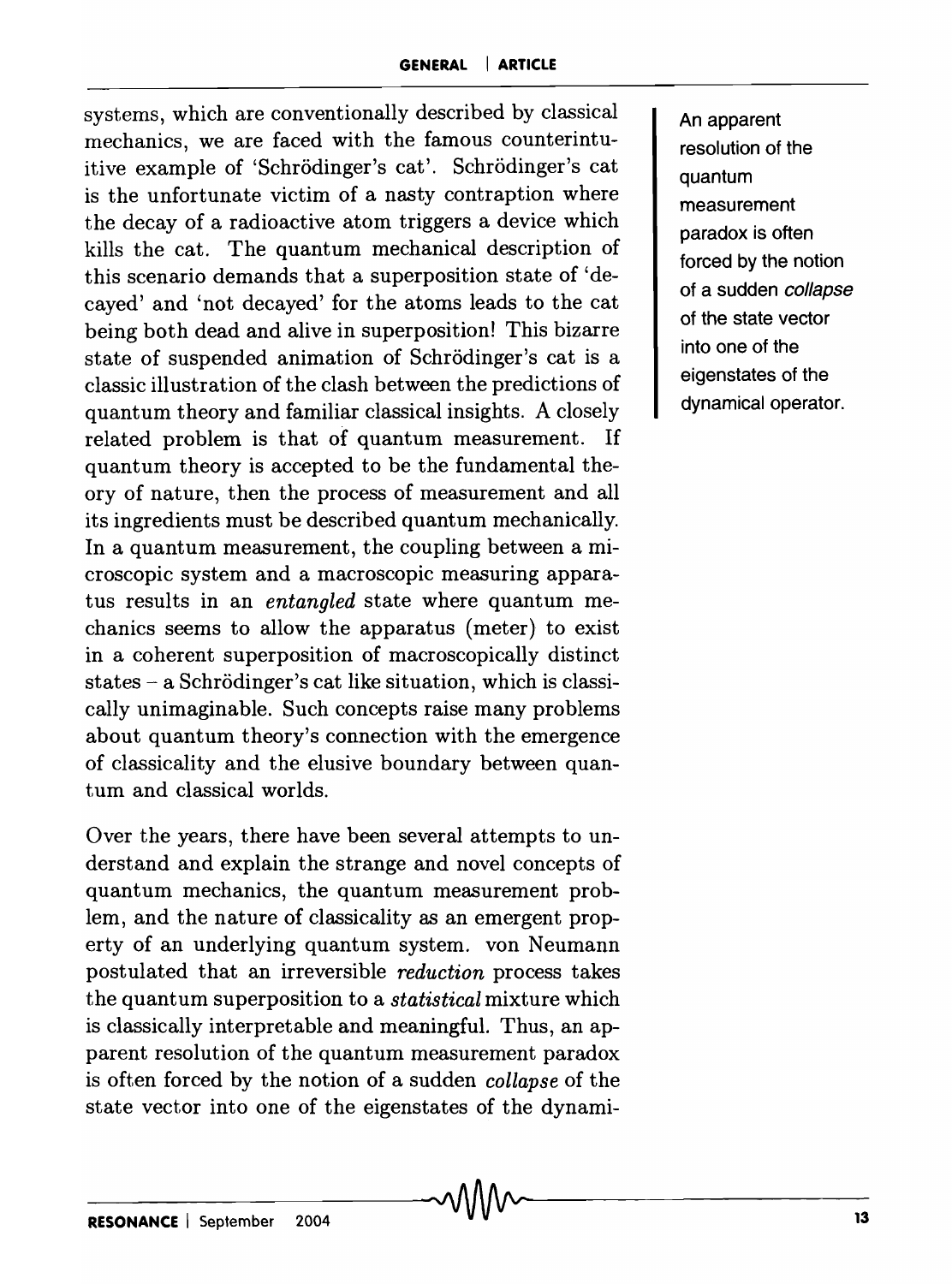The quantum and the classical undoubtedly share an intimate bond.

cal operator. However, the *non-unitary* nature of this reduction is at odds with the inherent unitary nature of the Schrodinger equation (see *Box* 1). This seems to imply that the mechanism lies outside the realm of quantum mechanics, thus questioning the validity of the theory itself. What, then, is the connection betwen the 'classical' and the 'quantum' worlds? Is there a definite relationship? Are classical mechanics and quantum mechanics two mutually exclusive incompatible.theories or are they two aspects of the same underlying philosophy? Classical objects are eventually composed of elements of the microworld which can be described quantum mechanically. So, how and where can there be a boundary between the two worlds? The quantum and the classical undoubtedly share an intimate bond. Among the various explanations that seek a resolution to the conceptual problems of quantum mechanics are the Copenhagen interpretation, the Hidden Variable theory, the Many-Worlds interpretation, the de-Broglie Bohm theory, the environment-induced decoherence theory, etc. Though all these different interpretations seem mutually conflicting at the philosophical level, they all accurately explain the outcomes of known experiments and correctly predict the outcomes of new experiments! Each physicist's preference, therefore, for a particular interpretation of

### Box 1. Quantum Measurement

The quantum mechanical description of a system is contained in its wave function  $|\psi\rangle$ , which lives in an abstract Hilbert space. The state  $|\psi\rangle$ , in general, can be represented as a linear combination of an *orthonormal set of basis vectors in Hilbert space.* The dynamics of the wave function are governed by the Schrodinger equation:

$$
i\hbar \frac{d}{dt}|\psi\rangle = H |\psi\rangle.
$$

Here *H* is called the *Hamiltonian.* The mathematical structure of the Schrodinger equation is such that it is *linear* and *deterministic*. A consequence of it being *deterministic* is that if  $|\psi(0)\rangle$  is known, then the equation can specify  $|\psi(t)\rangle$  for all times. Another property is that quantum evolution as governed by the Schrodinger equation is *unitm'y,* 

*Box* 1. *continued ..*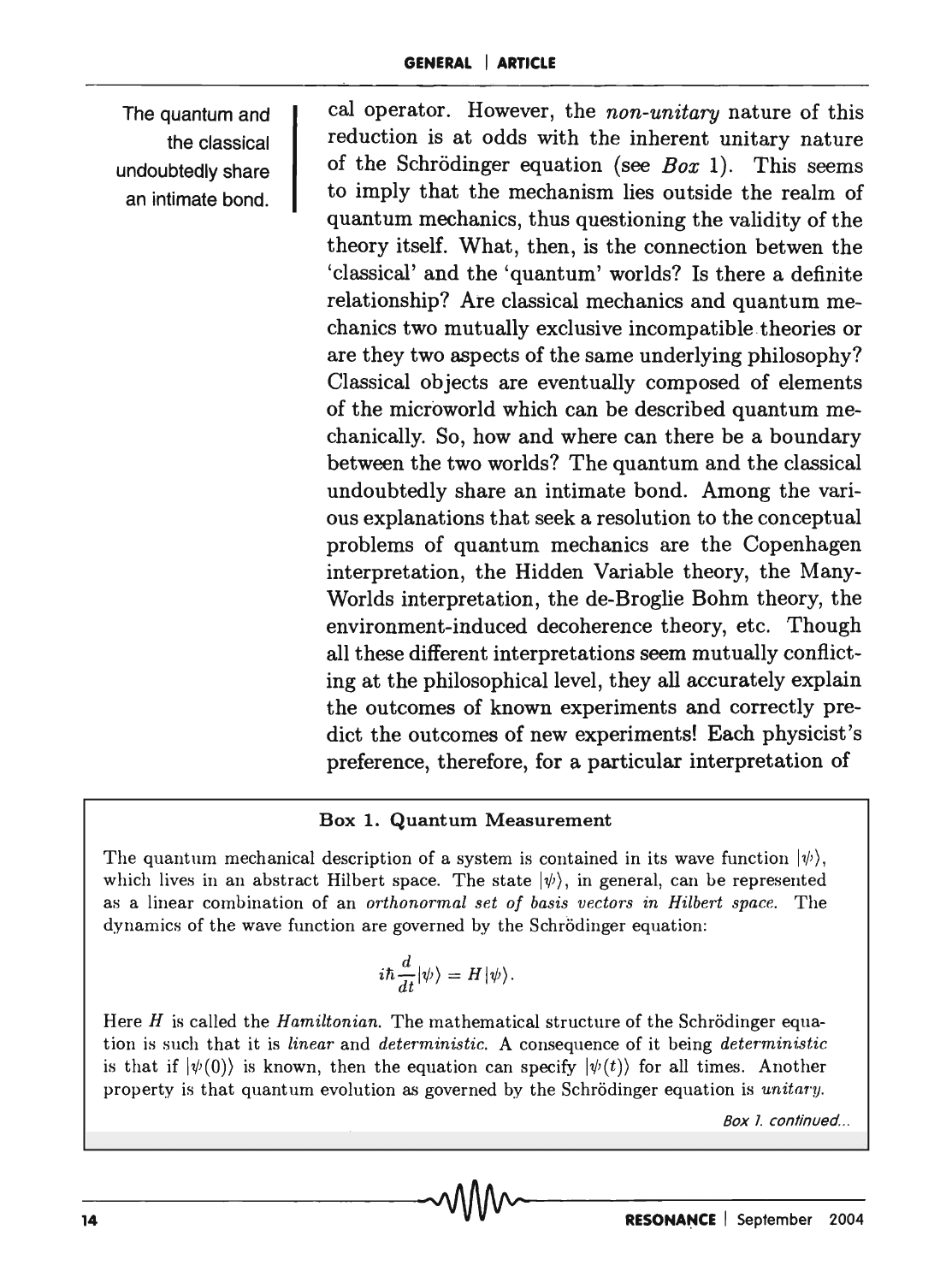This means that if we have some arbitrary quantum system,  $U$ , that takes as input a state  $|\phi\rangle$  which evolves to a different state  $U|\phi\rangle$ , then mathematically we can describe *U* as a *unitary linear tranformation*. This means that  $U^+U = 1$ , where  $U^+$  is the complex transpose of U. Examples of unitary transformations are rotations and reflections. Unitary transformations preserve *inner products*, and, therefore, *norms*:

$$
(\psi, \phi) = (U\psi, U\phi).
$$

Inspite of the apparent determinism manifested in the Schrodinger equation, a precise knowledge of  $|\psi\rangle$  does not ensure a precise knowledge of the *observable* properties of the system- the kind that we are familiar with in the classical world, e.g. position, momentum etc. Dynamical variables or *observables* are represented in quantum mechanics by *linear' Hermitian operators* which act on the state vector. An operator *A* corresponding to a dynamical quantity A is associated with *eigenvalues*  $a_i s$  and corresponding *eigenvectors*  $\{|\alpha_i\rangle\}$ , which form a *complete orthonormal set.* A consequence is that any arbitrary state vector  $|\psi\rangle$  can be expanded as a linear superposition of these eigenvectors:  $|\psi\rangle = \sum c_i |\alpha_i\rangle$ . How does standard quantum mechanics describe *measurement*? A basic postulate of quantum mechanics is that a measurement of A can only yield one of the eigenvalues  $a_i s$ , but the result is not definite in the sense that different measurements for the quantum state  $|\psi\rangle$  can yield different eigenvalues. Quantum mechanics predicts the *probability* of obtaining the eigenvalue  $a_i$  to be  $|c_i|^2$ . In quantum mechanics one writes the *expectation* value of  $\hat{A}$  in the state  $|\psi\rangle$  as:

$$
\langle \hat{A} \rangle = \langle \psi | \hat{A} | \psi \rangle = \sum a_i |c_i|^2.
$$

An additional postulate of quantum mechanics is that the measurement of an observable A, which yields one of the eigenvalues  $a_i$  (with probability  $|c_i|^2$ ) culminates with the *reduction* or *collapse* of the state vector  $|\psi\rangle$  to the eigenstate  $|\alpha_i\rangle$ . This means that every other term in the linear superposition vanishes except one. Such a transition is obviously impossible to achieve via the norm preserving unitary evolution discussed above, This is where the measurement postulates clash with unitary Schrödinger evolution.

If a system has a state vector  $|\psi\rangle$ , then it is possible to define the *density operator* for the system by the outer product

$$
\hat{\rho}=|\psi\rangle\langle\psi|.
$$

Then the equivalent formula for the expectation value of an operaor  $\hat{A}$  is

$$
\langle \hat{A} \rangle = Trace\{A\rho\}.
$$

The density operator, thus, is essentially an object which is equivalent to the state vector. It is a convenient formal tool to compare and contrast quantum and classical systems in terms of probabilities. The conceptual problems of quantum measurement become more transparent when analyzed in the language of density matrices, and hence this is often the preferred approach.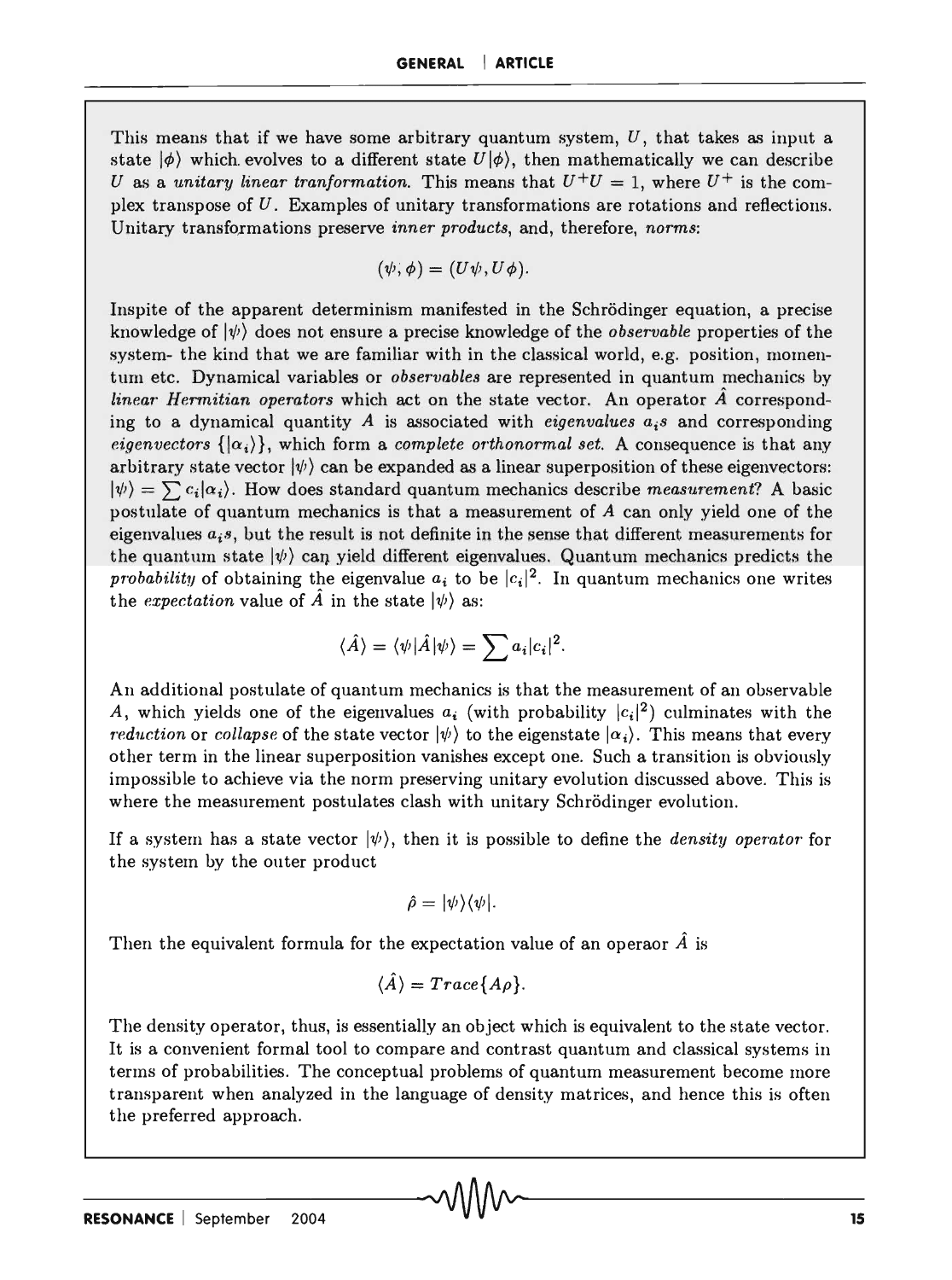Classicality is an emergent property triggered in open systems by their environments.

The achievements of the decoherence theory seem particularly relevant in the light of several recent proposals to exploit purely quantum mechanical features such as the linear superposition principle, and quantum entanglement to build high speed quantum computers.

quantum mechanics remains a matter of taste until the day some irrefutable experimental evidence chooses one interpretation over all others.

In the following we will highlight the 'environment induced decoherence theory'- one attempt to explain the emergence of classicality from quantum dynamics. This theory employs the methods developed by several authors to analyse the quantum mechanics of a system in interaction with its environment. The central idea of this approach is that classicality is an emergent property triggered in open systems by their environments. The theory explains why we do not routinely see quantum superposition in the familiar physical world around us. Though this theory might seem to some as less dramatic compared to its rival counterparts, it is being widely accepted as a successful and practical solution for explaining the emergence of a classical world. The strength of this approach is that it provides explanations within the realm of quantum mechanics and does not call for any modification of the existing framework of theory.

Recently, interest in the understanding of decoherence has been heightened by stunning advances on the experimental front, where some of the predictions of the decoherence approach have been successfully demonstrated. The achievements of the decoherence theory seem particularly relevant in the light of several recent proposals to exploit purely quantum mechanical features such as the linear superposition principle, and quantum entanglement to build high speed quantum computers. There have also been several attempts to implement other interesting ideas from this novel field of quantum information like quantum cryptography and quantum teleportation in the laboratory. Since environmental influence is often unavoidable in a real life laboratory scenario, the ubiquitous decoherence mechanism can ruin the functioning of such futuristic systems which rely heavily on the maintenance of quantum coherence.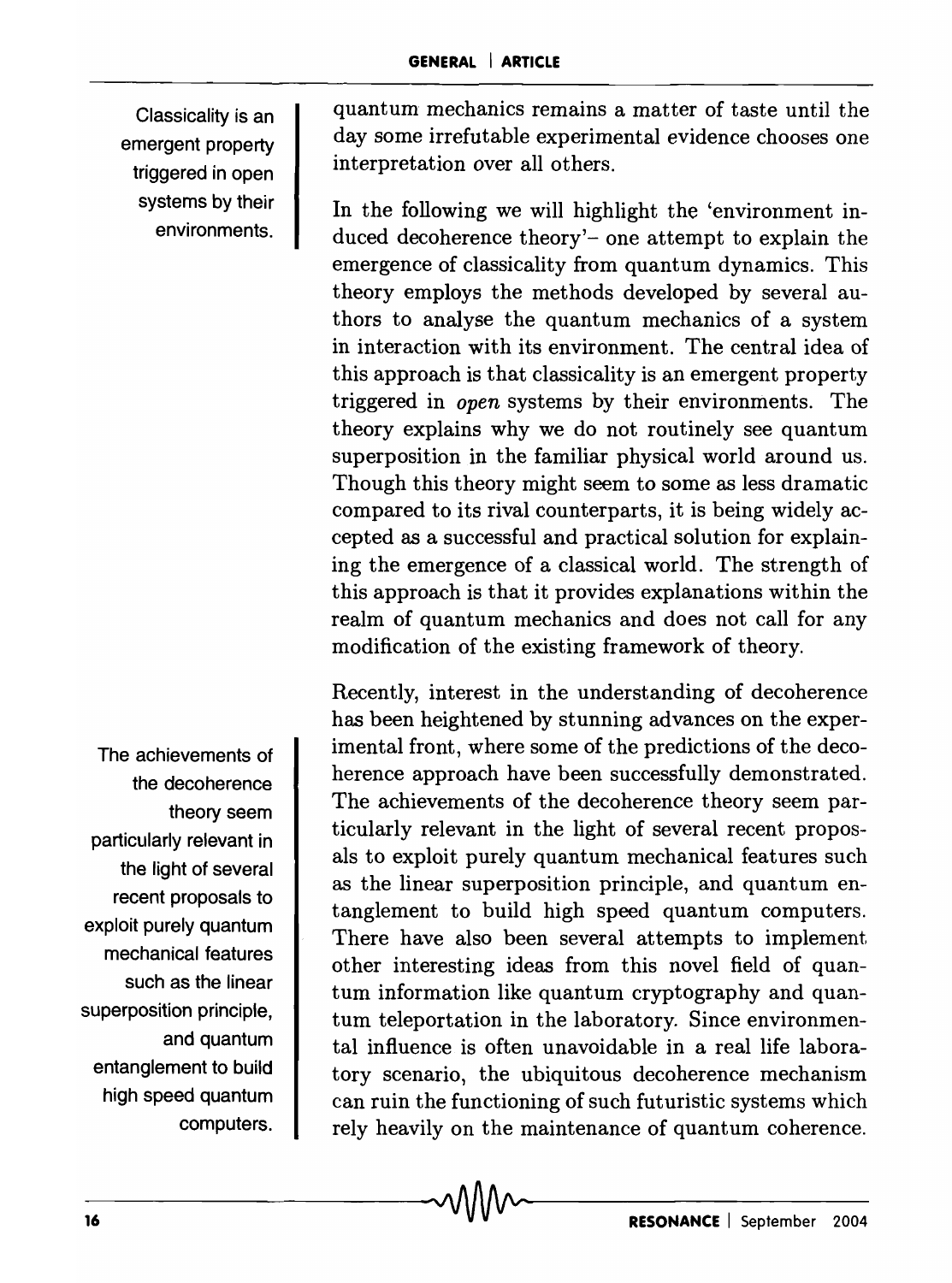Thus, for the more practical physicist, an understanding of decoherence and its quantitative and qualitative predictions holds more significance when looking for realistic explanations for the emergence of classical features in a quantum world.

## 2. The Problem: Quantum Measurement, Entangled States and the Pointer Basis

Consider a measurement-like scenario, which is to be described quantum mechanically. A simple and illustrative example is when both the system whose properties are being measured and the apparatus, which measures these properties, are quantum-mechanical spin-l/2 particles. The measurement interaction between the two should be such that the property of the system gets correlated with some property of the apparatus. This way, by looking at the state of the apparatus (meter) one can infer what state the system is in. Let  $\sigma$  and L represent the Pauli spin operators for the system and the apparatus, respectively. Let  $\vert \uparrow_z \rangle$  and  $\vert \downarrow_z \rangle$  be the eigenstates of  $\sigma_z$  and  $|\Uparrow_z\rangle$  and  $|\Downarrow_z\rangle$  be the eigenstates of  $L_z$ . It is reasonable to assume that the system and the apparatus are initially uncoupled. Their initial combined wavefunction (state) can then be written as a direct product state of the form:

$$
|\psi(t=0)\rangle = (a|\uparrow_z\rangle + b|\downarrow_z\rangle) \otimes (c|\uparrow_z\rangle + d|\downarrow_z\rangle), \quad (2)
$$

where the system and apparatus are, in general, in the superposition states  $(a | \uparrow_z \rangle + b | \downarrow_z \rangle)$ , and  $(c | \uparrow_z \rangle + d | \downarrow_z \rangle)$ , respectively. *a,* b, c, and d are complex numbers. The mechanism of a measurement process demands that the system and the apparatus *interact.* Let us assume that this happens via a Hamiltonian of the form

$$
H_{SA} = g\sigma_z L_y,\tag{3}
$$

where  $g$  is the strength of the system-apparatus coupling. It can be easily shown that the Hamiltonian evo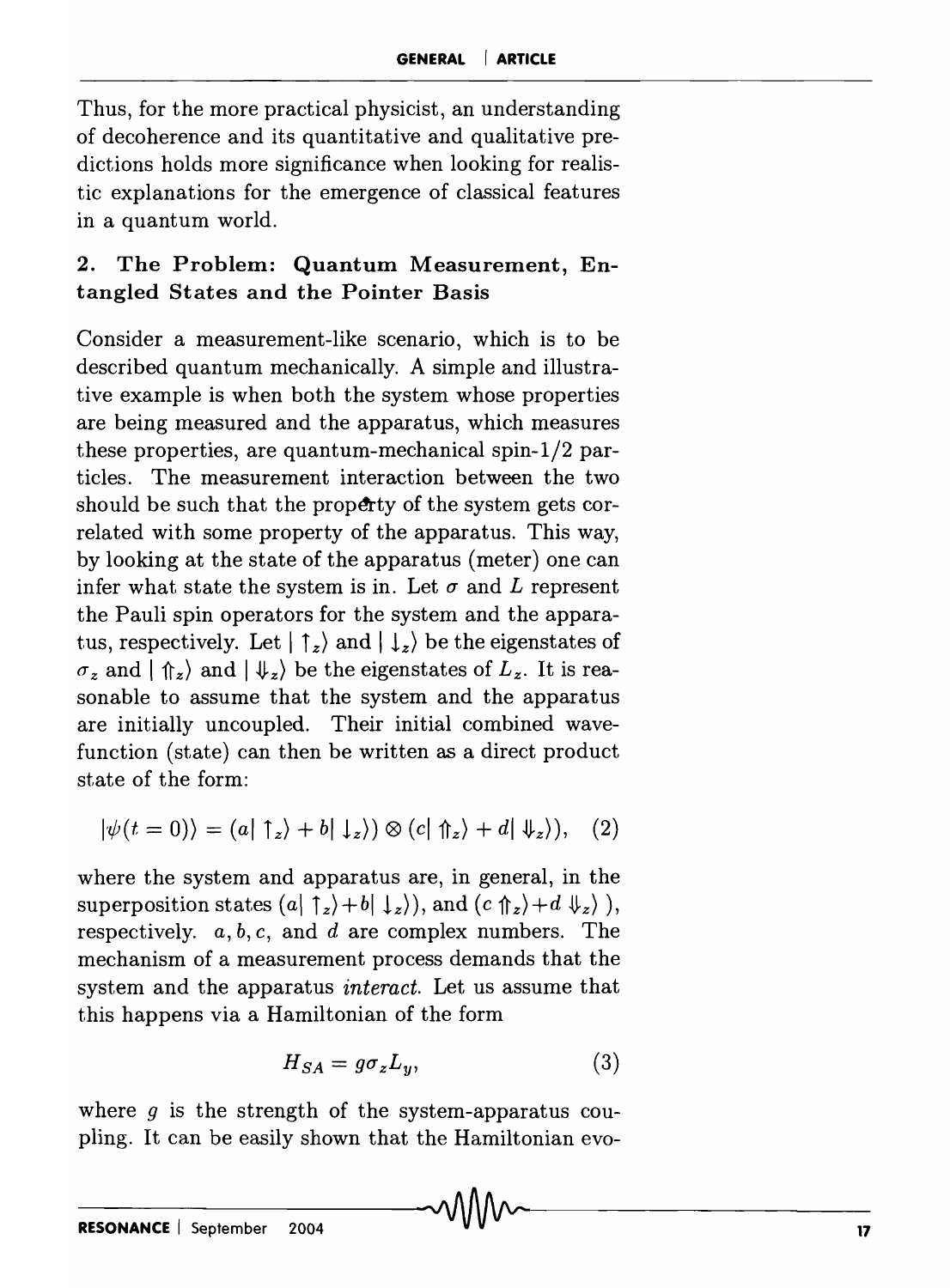lution takes an initial state of the kind (2) into an *entangled* state (see *Box* 2) of the form:

$$
|\psi_{S+A}(t)\rangle = k_1 |\uparrow_z\rangle |\Downarrow_z\rangle + k_2 |\downarrow_z\rangle |\Uparrow_z\rangle, \tag{4}
$$

where  $k_1$  and  $k_2$ , in general, depend on the coupling strength, g, the complex coefficients  $a, b, c, d$  and time,  $t$ , in a complicated way. For a certain choice of  $c$ ,  $d$  and *t,* we can have the simplified form of (4), which we will

#### Box 2. Superpositions and Entangled States

One of the consequences of the linearity of the Schrödinger equation is that its solutions are subject to the *linear superposition principle.* This means that the equation allows for solutions which are linear superpositions of other solutions. For example, if  $\psi_1$  and  $\psi_2$  are solutions of the equation for a certain system, then

$$
\psi = c_1 \psi_1 + c_2 \psi_2
$$

is also a perfectly legitimate solution for the same system, where *C1* and *C2* are some constant complex numbers. Such states are specially intriguing and counterintuitive when one considers situations where  $\psi_1$  and  $\psi_2$  each represent *macroscopically distinct* states of the system. When the superposition principle is applied to more than one quantum particle, say, to a system of *two* interacting particles, then one has what are known as *entangled states.* This phenomenon is even more peculiar than a superposition state of a single particle as described above. Schodinger's famous cat-paradox deals with such an *entangled state* between the states of the atom (decayed and undecayed) and the cat (dead and alive):

 $\psi = c_1 | \text{decayed} \rangle | \text{dead} \rangle + c_2 | \text{undecayed} \rangle | \text{alive} \rangle.$ 

Like the cat and the atom in the state above, the members of an entangled state do not have their own individual pure quantum states. Only the combination as a whole has a well-defined state. In a measurement scenario, the entangled state exists between the system and the measuring apparatus. This is completely at odds with anything we know in classical physics. Entangled objects behave as if they were connected with one another no matter how far apart they are and always contain quantum correlations. Einstein Podolsky and Rosen were the first to draw attention to the possibility of what they called "spooky action-at-a distance" or nonlocal effects involving entangled particles. In the nineteen sixties, John Bell predicted that entangled quantum states allow crucial experimental tests that distinguish between classical and quantum physics. Subsequently, experimenters have confirmed the existence of these "nonlocal" correlations. More recently, efforts have gone into exploiting the peculiar nature of entangled particles in the exciting field of quantum information (see  $[2]$ ).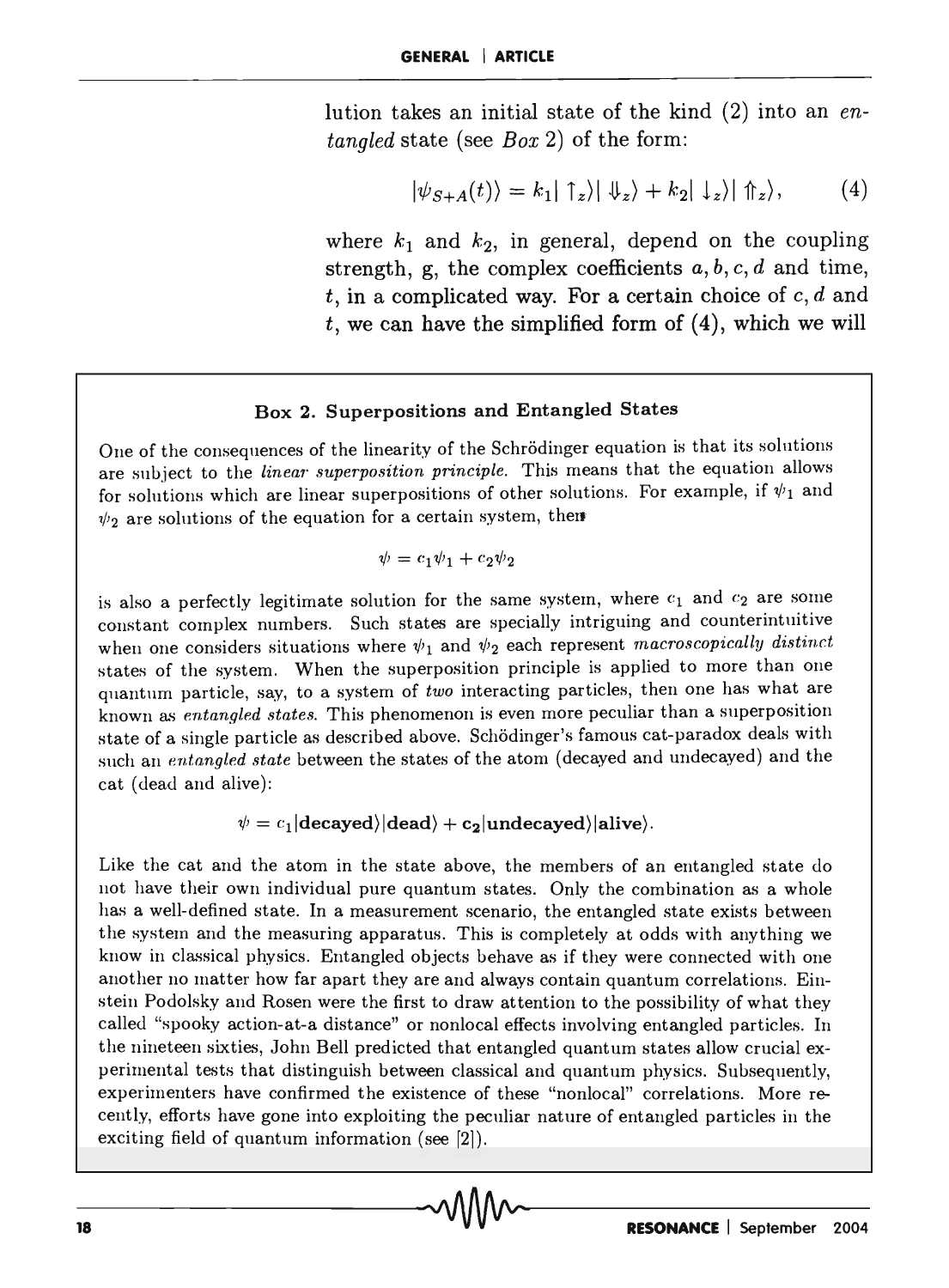use to illustrate the measurement problem. Equation ( 4) is no longer a direct product state of the system and apparatus but an *entangled* state where the system and apparatus develop *quantum correlations* which makes them *one inseparable quantum unit.* Such a situation, like the state of Einstein, Podolsky and Rosen (EPR) (see *Box* 2) is a uniquely quantum mechanical state of affairs, which is difficult to comprehend classically. Consider the density matrix corresponding to the entangled state (4). The density matrix corresponding to such a state is, in general, 'non-diagonal' and constructed as the projection operator of the form:

$$
\rho_{pure} = |\psi\rangle\langle\psi| = |k_1|^2 |\uparrow_z\rangle\langle\uparrow_z| |\downarrow_z\rangle\langle\downarrow_z| + |k_2|^2 |\downarrow_z\rangle
$$
  

$$
\langle\downarrow_z| |\uparrow_z\rangle\langle\uparrow_z| + k_1^*k_2 |\downarrow_z\rangle\langle\uparrow_z| |\uparrow_z\rangle
$$
  

$$
\langle\Downarrow_z| + k_1k_2^* |\uparrow_z\rangle\langle\downarrow_z| |\downarrow_z\rangle\langle\uparrow_z|.
$$
 (5)

While (4) and (5) represent mathematically legitimate solutions of the Schrödinger equation for the Hamiltonian evolution, there is a serious difficulty in their physical interpretation, when one appeals to their usual meanings in the language of probabilities. How do they explain the outcomes of a real-life measurement process? If one appeals to the usual definition of density matrices as probabilities, then the off diagonal elements (the third and fourth terms in (5)) are puzzling. They do not make sense to our classically tuned minds like the diagonal elements do. The diagonal terms conform with our understanding of classical probabilities. In the measurement scenario described here, they can be interpreted as the probabilities corresponding to the cases where the spin system is in the 'up' or 'down' states. The off-diagonal elements make no such sense and we would be happy with an expression where they did not exist. In fact, the off-diagonal terms are signatures of the *quantum correlations* contained in the entangled state. The only way, it seems, to reconcile this situation with a classical measurement-scenario is to accept that the undesirable 'off-diagonal' elements somehow disappear.

The system and apparatus develop quantum correlations which makes them one inseparable quantum unit.

The off-diagonal terms are signatures of the quantum correlations contained in the entangled state.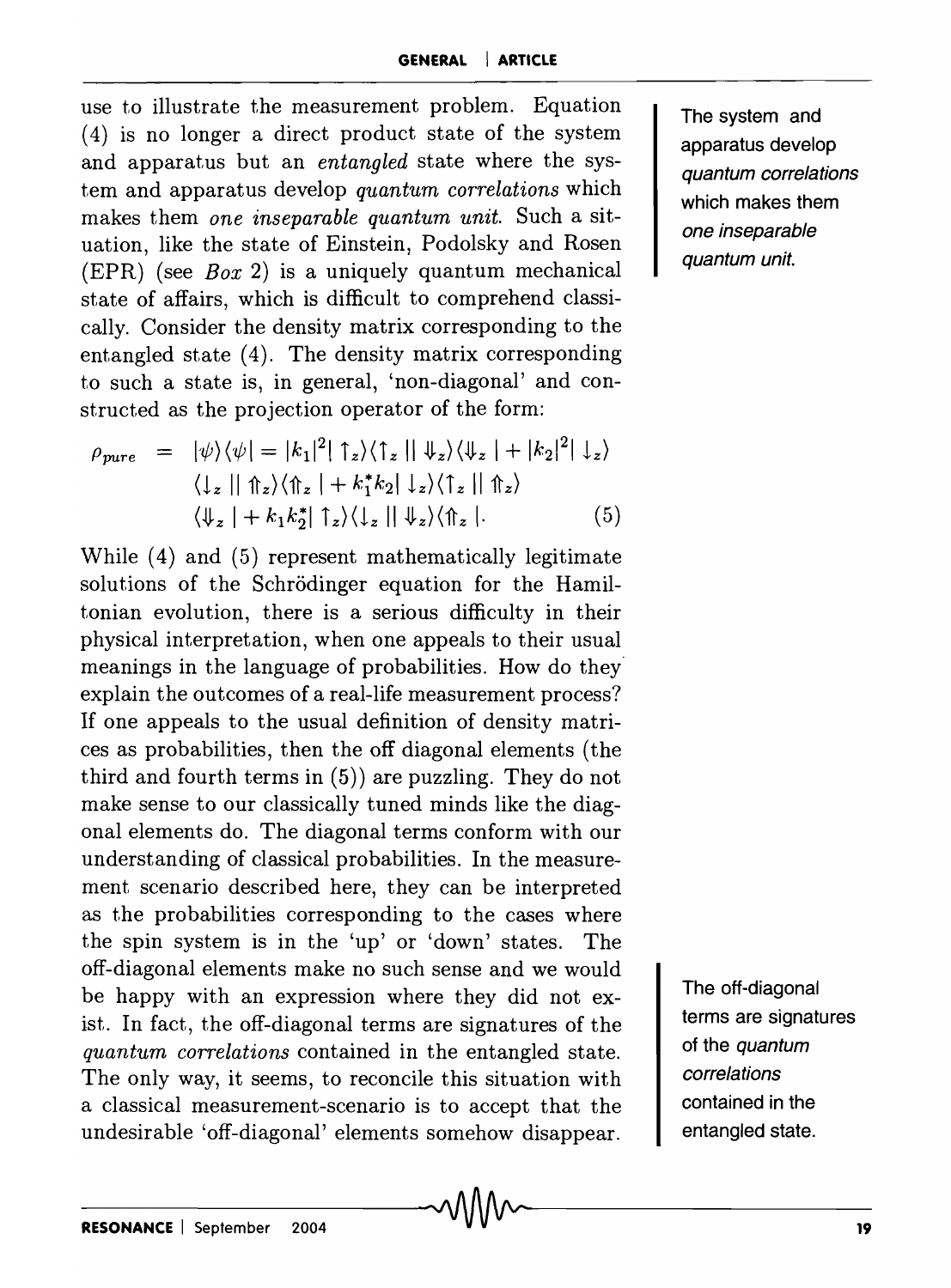$\rho_{\text{pure}} = |\psi\rangle$   $\langle \psi|$  contains apparent systemapparatus correlations which 'suffer' from what is often referred to as the 'ambiguity of basis'.

Subsequently, the density matrix is *reduced* to a diagonal *statistical mixture* of the form:

$$
\rho_{red} = |k_1|^2 |\uparrow_z\rangle\langle\uparrow_z| |\downarrow_z\rangle\langle\downarrow_z| + |k_2|^2 |\downarrow_z\rangle\langle\downarrow_z| |\uparrow_z\rangle\langle\uparrow_z|.
$$
\n(6)

This is equivalent to von Neumann's non-unitary reduction process or the *collapse postulate. Pred* makes classical sense. Its coefficients may be interpreted as classical probabilities corresponding to the two potential outcomes, 'up' and 'down' of the spin-systems. Thus.  $\rho_{red}$ represents classical correlations between the system and the apparatus in a familiar measurement situation.

It might be argued that both  $\rho_{pure}$  and  $\rho_{red}$  contain the potential outcomes of 'up' and 'down' spins. Why can't we, then, look at just the diagonal elements of  $\rho_{pure}$  and simply ignore its off-diagonal elements? Why is it necessary to have the non-unitary reduction process that completely gets rid of the off-diagonal elements? In other words, doesn't  $\rho_{pure}$  through its diagonal elements already contain the description of a completed measurement process? The answer is, no! The fact is,  $\rho_{pure} =$  $|\psi\rangle\langle\psi|$  contains apparent system-apparatus correlations which 'suffer' from what is often referred to as the 'ambiguity of basis'. To illustrate this point, let us choose the coefficients  $k_1$  and  $k_2$  such that  $k_1 = -k_2 = \frac{1}{\sqrt{2}}$ . This makes the density operator *Ppure* a projection operator constructed from the following pure state:

$$
|\psi\rangle = \frac{1}{\sqrt{2}} \Big[ |\uparrow_z\rangle |\Downarrow_z\rangle - |\downarrow_z\rangle |\Uparrow_z\rangle \Big]. \tag{7}
$$

The state (7) is *rotationally invariant.* This means that if the state is re-written in a different basis, e.g. in the eigenstates of  $\sigma_x$  and  $L_x$  for the system and apparatus, then

$$
|\uparrow_z\rangle = \frac{1}{\sqrt{2}} \Big[ |\uparrow_x\rangle + |\downarrow_x\rangle \Big], |\downarrow_z\rangle = \frac{1}{\sqrt{2}} \Big[ |\uparrow_x\rangle - |\downarrow_x\rangle \Big],
$$
  

$$
|\uparrow_z\rangle = \frac{1}{\sqrt{2}} \Big[ |\uparrow_x\rangle + |\Downarrow_x\rangle \Big], |\Downarrow_z\rangle = \frac{1}{\sqrt{2}} \Big[ |\uparrow_x\rangle - |\Downarrow_x\rangle \Big]
$$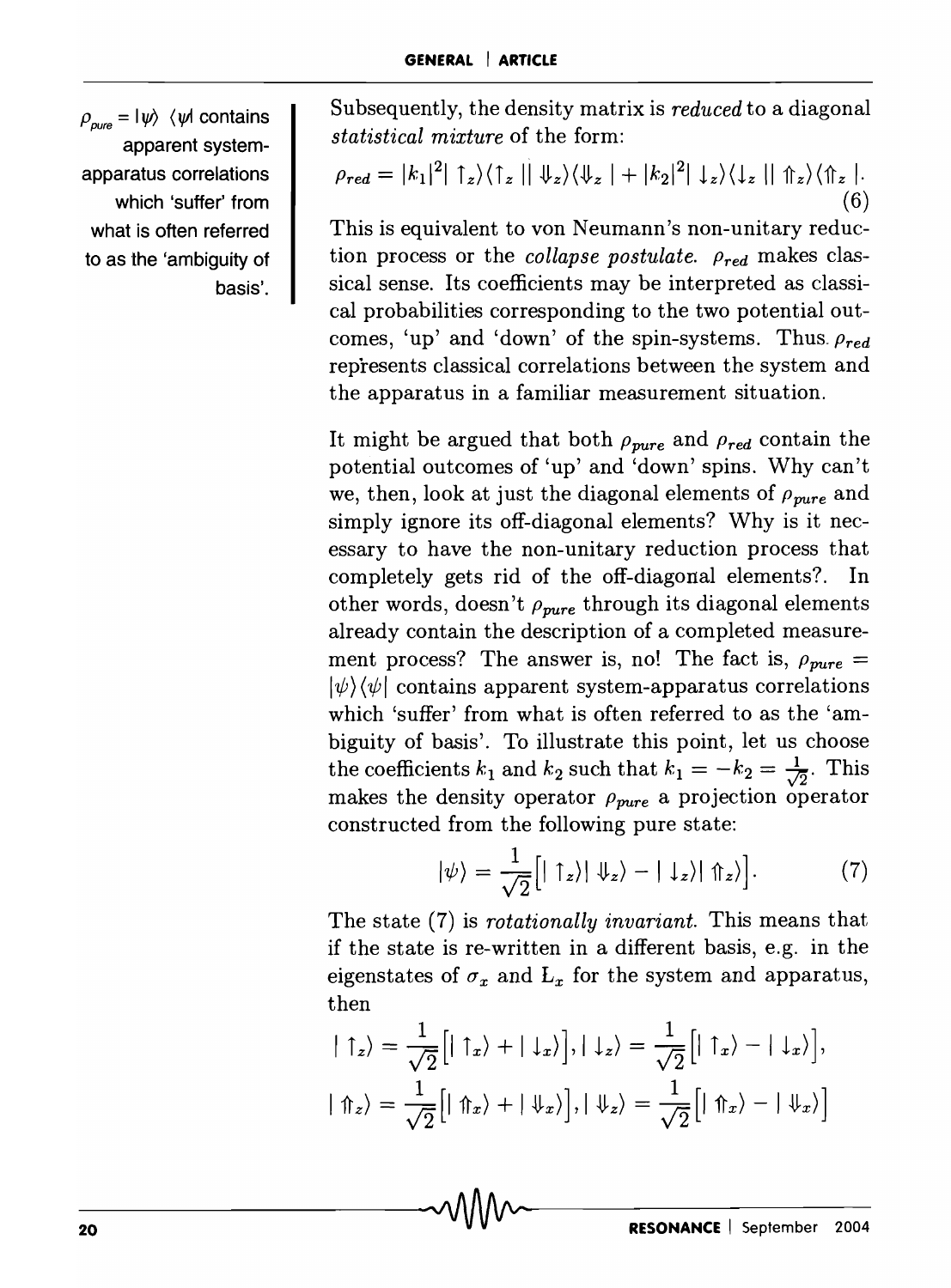gives

$$
|\psi\rangle = \frac{-1}{\sqrt{2}} \Big[ |\uparrow_x\rangle |\Downarrow_x\rangle - |\downarrow_x\rangle |\Uparrow_x\rangle \Big], \tag{8}
$$

and similarly, in the eigenstates of  $\sigma_y$  and  $L_y$ ,

$$
|\psi\rangle = \frac{-i}{\sqrt{2}} \Big[ |\uparrow_y\rangle |\Downarrow_y\rangle - |\downarrow_y\rangle |\Uparrow_y\rangle \Big]. \tag{9}
$$

 $\rho_{pure} = |\psi\rangle\langle\psi|$  in each case would have the same form as (5). However, everytime we change the basis,  $\rho_{pure} =$  $|\psi\rangle\langle\psi|$  would end up with off diagonal terms which contain correlations of different states of the system and apparatus. The democratic world of quantum mechanics gives us the freedom to choose any basis since all bases are alike and equivalent. The price to pay for this freedom is that  $\rho_{pure}$  ends up being an ambiguous and confusing object when one appeals to it to describe a completed measurement process. By simply looking at the diagonal elements of  $\rho_{pure}$ , one cannot assert that the apparatus as well as the system is each separately in a *definite* state with one-to-one correlations. As we have seen, a mere change in the basis will transform the picture. This makes the lnterpretation of its diagonal terms as probabilities for the two potential outcomes quite meaningless. For a classically meaningful situation one must be able to talk of the system/apparatus existing in specific states with classical probabilities. This necessarily requires a description in terms of a density matrix that is *diagonal* in a uniquely specified *pointer basis* which is *preferred* over all others. The crux of the measurement problem and associated difficulties is to explain the transition from  $\rho_{pure}$  to  $\rho_{red}$  in a preferred *pointer basis,* which, in essence is a satisfactory explanation for the transition from 'quantum' to 'classical'. Is it possible to explain the mechanism of reduction within the framework of the theory of quantum mechanics?

### 3. The Decoherence Approach

As stated earlier, the off-diagonal elements of the density

The democratic world of quantum mechanics gives us the freedom to choose any basis since all bases are alike and equivalent.

The crux of the measurement problem and associated difficulties is to explain the transition from  $\rho_{_{\text{pure}}}$  to  $\rho_{\text{ref}}$  in a preferred pointer basis, which, in essence is a satisfactory explanation for the transition from 'quantum' to 'classical' .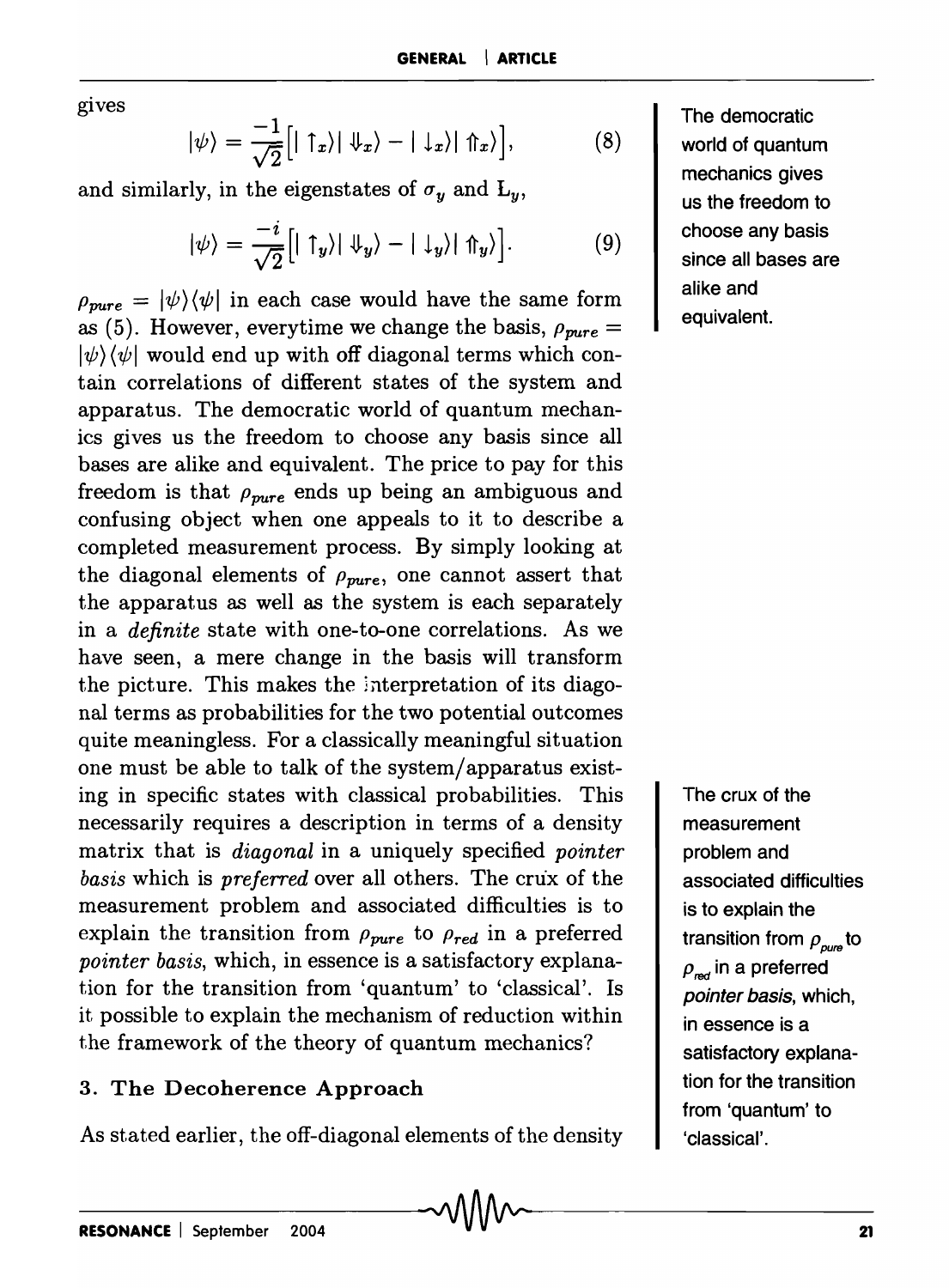**The Schrödinger** equation driving unitary evolutions is actually applicable to completely isolated systems.

The environment 'washes away' quantum coherence, leaving behind a system which looks and behaves like a classical object of our cherished common-sense world. matrix are the signatures of *quantum correlations.* (4) and (5), in fact represent the bizarre state of Schrodinger's cat when extrapolated to the macroscopic domain. In quantum mechanics, wave functions evolve via the Schrödinger equation which is linear and deterministic and this evolution is *unitary* in nature. Unitary evolutions ensure that eigenvalues are preserved. There is no way that some terms of the density matrix can vanish in the course of a unitary evolution. How, then, can 'classical behaviour' (as discussed above) ever emerge from this substrate of the quantum world where entanglements and coherences are ubiquitous and inevitable?

The answer lies in realizing the fact that the Schrödinger equation driving unitary evolutions is actually applicable to completely *isolated* systems. The real world, however, is far from this pristine pure situation. Macroscopic systems are almost never isolated from their surroundings. They are constantly interacting with a complex environment. In a measurement like situation, the apparatus is almost always a macroscopic object from which one reads out the measured property of the system. In fact, the apparatus is not only considered macroscopic, it is also regarded as 'classical' in its dynamics.

The 'decoherence' explanation is that it is the influence of the environment that makes a quantum system appear 'classical'. The environment 'washes away' quantum coherence, leaving behind a system which looks and behaves like a classical object of our cherished commonsense world. The 'open system' is coupled to a large number degrees of freedom which constitute the environment. However, one is always monitoring only a few degrees of freedom, which are of relevance. In mathematical language, this amounts to *tracing* over all other degress of freedom. This tracing over has the effect of causing the much desired transition:

$$
\rho_{pure} \longrightarrow \rho_{red} \tag{10}
$$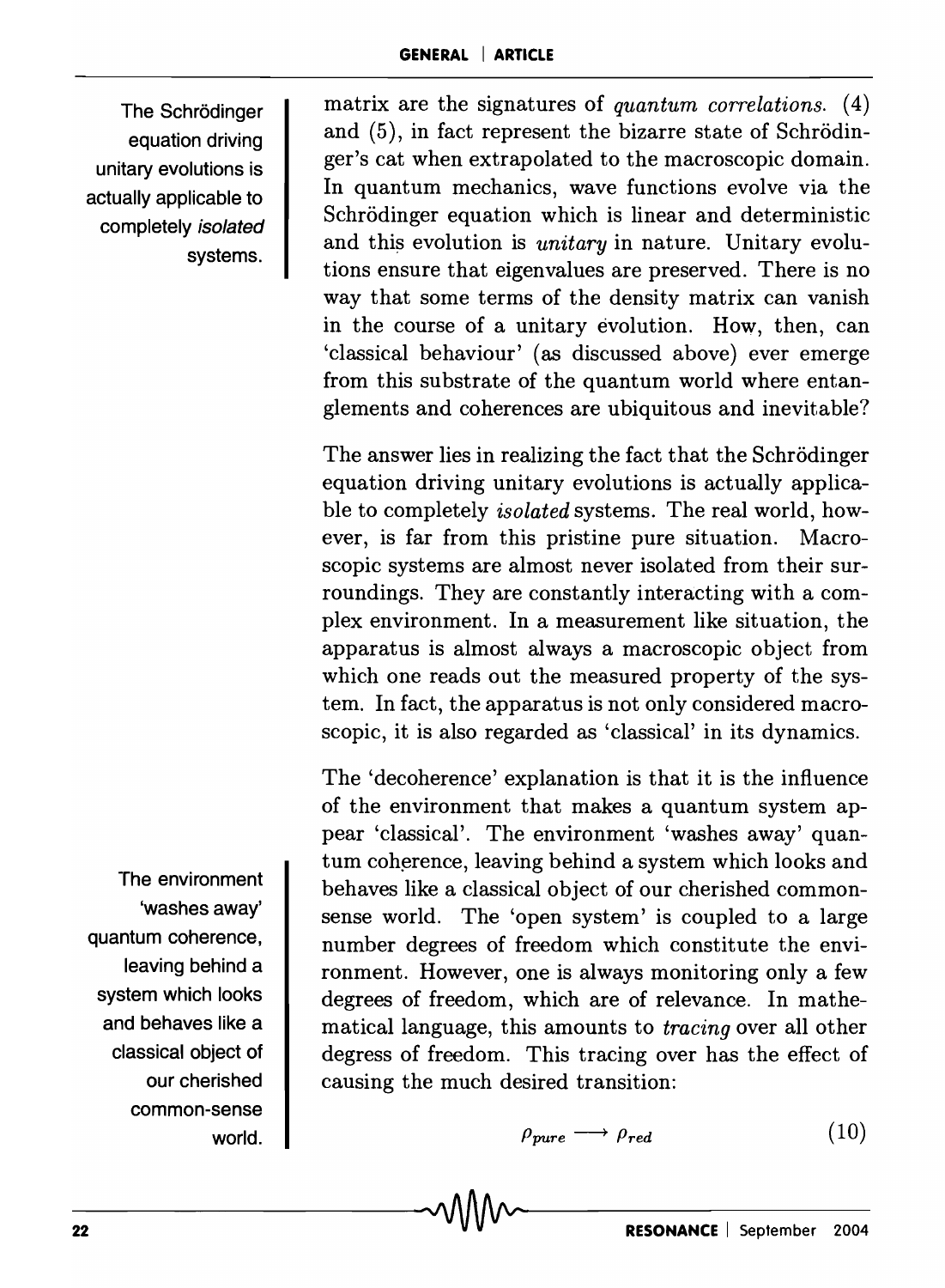An illuminating and popular paradigm for understanding this is the phenomenon of Brownian motion, named after the British botanist, Thomas Brown, who first discovered it in pollen grains suspended in water. We all know now that such a suspended particle, when examined, is seen to bounce around in a random, irregular, 'zig-zag' fashion. Einstein showed that this pattern of behaviour is exactly what should be expected if the pollen grain is being repeatedly 'kicked' by other unseen submicroscopic particles (water molecules). The random motion of the suspended particle can be statistically explained by taking into account its interaction with a large number of particles which constitute the reservoir of water molecules. This is the environment whose influence on the suspended particle causes its random zig zag motion. When we see Brownian motion, we are only focussing on the dynamics of the suspended particle and do not monitor each and every particle of the environment (the water bath). Mathematically, we *trace* over all the degrees of freedom of the environment and look only at the *reduced* system, the suspended particle. As a consequence, the tagged particle is found to show a dynamics that contains *dissipation* (a steady loss of energy or relaxation) and *diffusion* (the random zig-zag motion).

*Quantum Brownian motion* describes a similar situation at the quantum mechanical level. The quantum measurement situation can be described in the following manner. The microscopic system couples to a macroscopic apparatus, which in turn is interacting with a large number of degrees of freedom which constitutes the environment. Schrödinger's equation is applied to the entire *closed* universe of system-apparatus-environment. Hamiltonian evolution drives this closed system from an initial uncoupled state into a gigantic entangled state containing all the degrees of freedom. A *tracing over* all the environmental degrees of freedom salvages the *re-*

The phenomenon of Brownian motion, named after the British botanist, Thomas Brown, was first discovered in pollen grains suspended in water.

The random motion of the suspended particle can be statistically explained by taking into account its interaction with a large number of particles which constitute the reservoir of water molecules.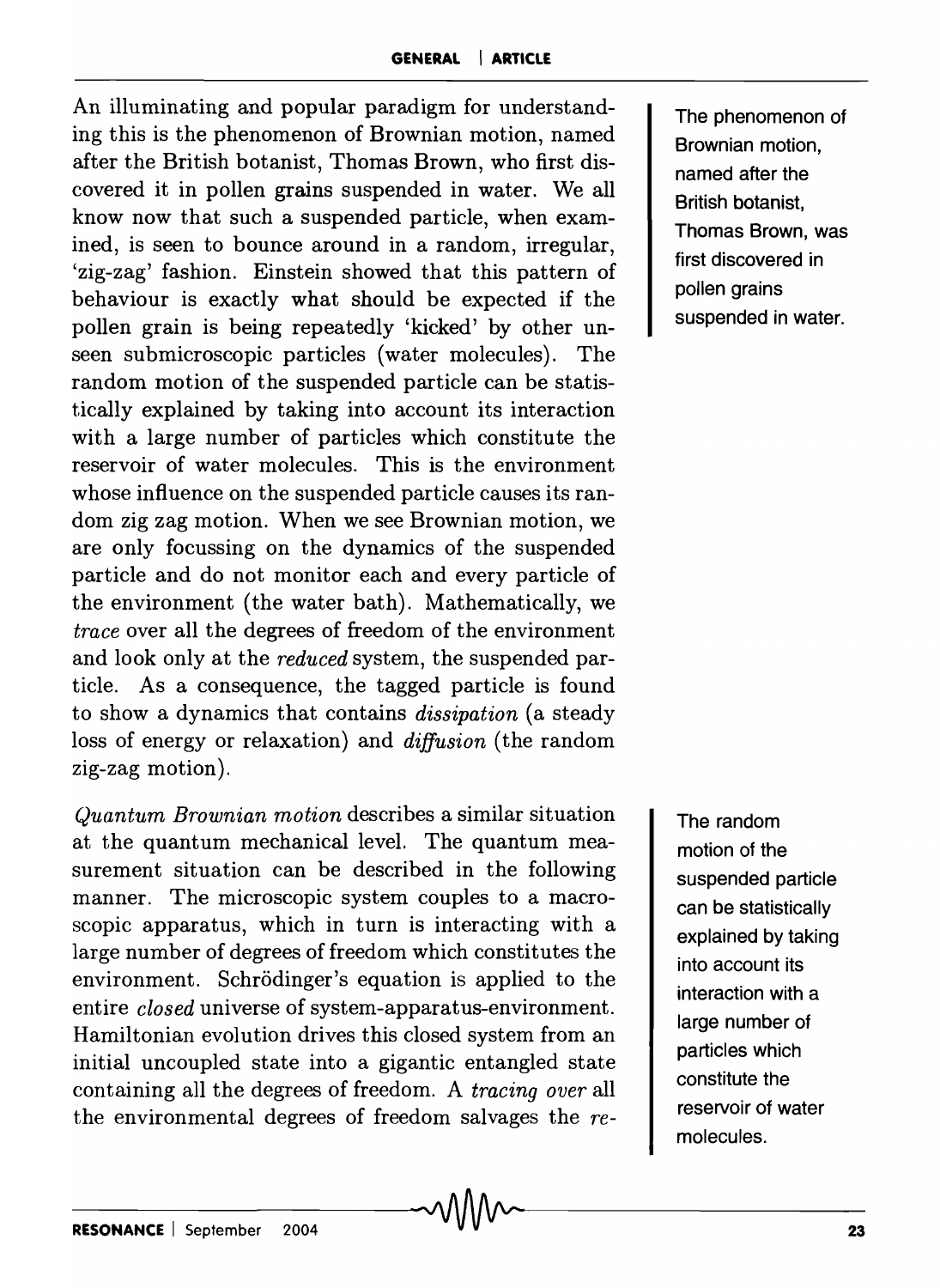After a characteristic time, the apparatus, impacted by the environment, appears classical in its dynamics.

*duced* system-apparatus combine from this mess. After a characteristic time, the apparatus, impacted by the environment, appears classical in its dynamics. Thus, the environment causes a general quantum state to decay into a statistical mixture of *pointer states* which can be understood and interpreted as classical probability distributions. This in essence is the approach of the decoherence theory to explain the emergence of classicality. A commonly used model to describe the environment is to consider it as a reservoir of quantum oscillators, each of which interacts with the quantum system in question. The Hamiltonian for this would look like the following:

$$
H = H_s + x \sum_{k} g_k Q_k + \sum_{k} \frac{1}{2M_k} \Big( P_k^2 + M_k^2 \omega_k^2 Q_k^2 \Big), \tag{11}
$$

where  $H_s$  is the system Hamiltonian. The third term represents the Hamiltonian of the collection of oscillators which constitutes the environment.  $P_k$  and  $Q_k$ are the momentum and position coordinates of the *kth*  oscillator. The second term represents the *coordinatecoordinate coupling* between the system and the environment, *x* being the position coordinate of the quantum system. The dynamics for the closed universe of the system and environment is governed by the Hamiltonian evolution via (11) and the Schrodinger equation (1). Subsequently, the process of tracing over all the degrees of freedom of the environment results in an equation describing the dynamics of the *reduced* density matrix:  $\rho(x, x', t) = Trace_{k} \big[ \rho\big(x, (Q_k); x', (Q'_k), t\big) \big].$ 

The reduced density matrix evolves according to a *master equation* which is obtained by solving the Schrodinger equation for the entire universe of the system and the environment and then tracing over the environment degrees of freedom. Several authors like Deiter Zeh and Woejeich Zurek, among others, have worked extensively on the decoherence approach using the *master equation.*  Without going into the details of the *master equation,*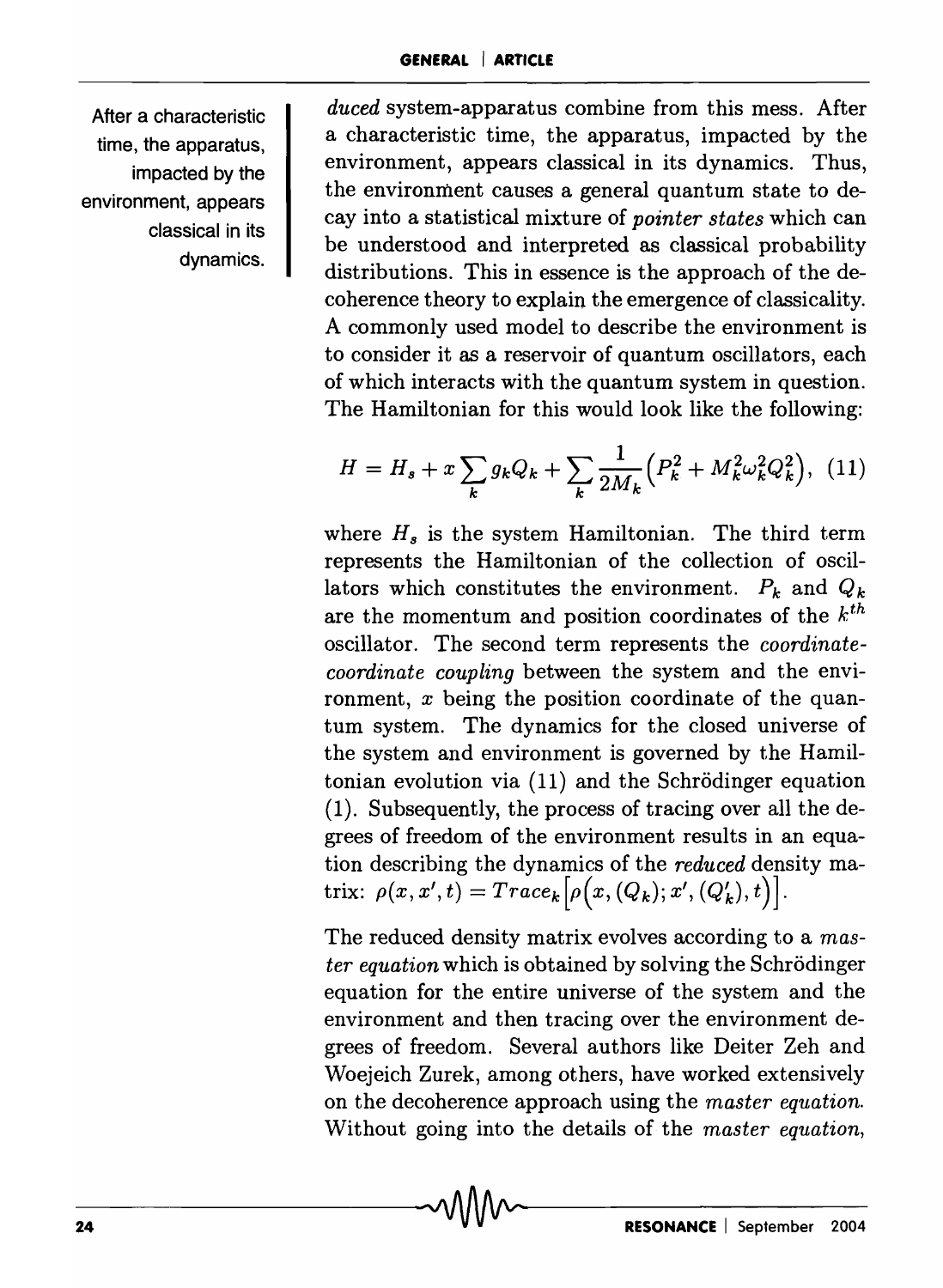it suffices to point out that the equation naturally separates into three disticnt terms, namely (i) a term describing the von Neumann equation which can be derived from the Schrödinger equation and thus represents the pure quantum evolution, (ii) a term that causes *dissipation,* which can be understood as a steady loss in energy or a *relaxation* process, and (iii) a term causing *diffusion,* which can be understood as the fluctuations or zig-zag movement seen in Brownian motion. The initial work of Zeh, Zurek and subsequent work where the decoherence approach has been applied to typical quantummeasurement-like situations like the Stern Gerlach experiment have shown that coherent quantum superpositions persist for a very short time. They are rapidly destroyed by the action of the environment. In fact, results show that the larger the quantum superposition, the faster the decoherence. For truly macroscopic superpositions such as Schrodinger's cat, decoherence occurs on such a short time scale that it is impossible to observe these quantum coherences. A simple example by Zurek illustrates this point (see *Figure* 1). Here an initial state constructed as a coherent superposition of two spatially separated gaussian wavepackets decoheres into a statistical mixture (diagonal density matrix) when its dynamics is governed by the *master equation* discussed above. Several authors have studied many more examples and decoherence calculations for these studies are seen to contain two main featues which can be seen as *signatures* of decoherence: (a) the decoherence time,  $\tau_D$ , Coherent quantum superpositions persist for a very short time.The larger the quantum superposition, the faster the decoherence.

Figure 1. Decoherence of the density matrix for an initial coherent superposition state of two spatially separated gaussian wavepackets: (a) The initial density matrix in the position representation showing the diagonal and off-diagonal terms of the quantum superposition. (b) The decohered density matrix where the off-diagonal peaks have decayed to leave the statistical mixture of diagonal terms which is classically interpretable.

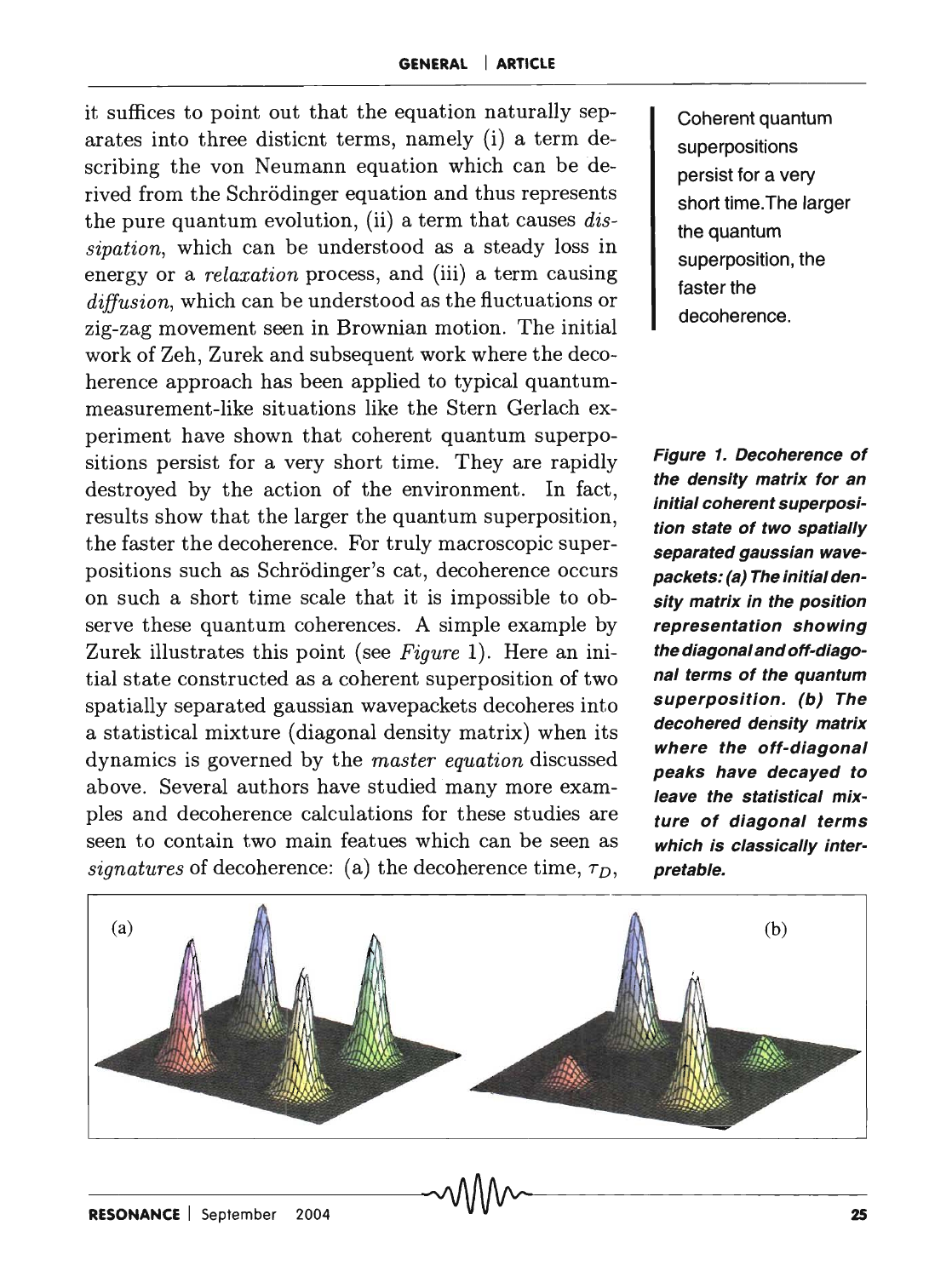These experiments have done no less than create Schrödinger-cat-like entangled states in the laboratory and seen them transform into classically recognizable objects under the influence of environmental coupling.

 $\tau_D$ , over which the superpositions decay is much much shorter than any characteristic time scale of the system, e.g., the *relaxation time,*  $\gamma^{-1}$ . In the example chosen by Zurek,  $\tau_D/\gamma^{-1} \sim 10^{-40}$ , and (b)  $\tau_D$  varies inversely as the square of a quantity that indicates the 'size' of the quantum superposition. In the example of Zurek, this is  $\Delta x$ , the spatial separation between the two gaussian wavepackets (see *Figure* 1).

### 4. Decoherence and Experiments

In recent years, the predictions of the decoherence theory have been tested in several spectacular experiments which put the theory on a firm footing. Of these, two experiments are particularly noteworthy and we will briefly mention them. Both these experiments have succeeded in monitoring the decoherence mechanism, i.e., the actual *transition* from a pure entangled state to a statistical mixture. Moreover, the experiments also give a quantitative estimate of the decoherence time,  $\tau_D$ . These experiments have done no less than *create* Schrodinger-eat-like entangled states in the laboratory and seen them transform into classically recognizable objects under the influence of environmental coupling.

Among the first successful attempts is a beautiful experiment by Brune et al. at the Ecole Normale Superieure in Paris. Using Rubidium atoms and high technology superconducting microwave cavities, Brune *et al.* created a superposition of quantum states involving radiation fields. The superposition was the equivalent of a 'system + measuring apparatus' situation in which the 'meter' was pointing simultaneously towards two different directions. This is a Schrödinger-cat-like entangled state. Through a series of ingenious 'atom-interferometry' experiments, Brune et *al.* managed to not only 'read' this pure state but also monitored the decoherence phenomenon as it unfolded, transforming this superposition state to a statistical mixture. Besides providing a direct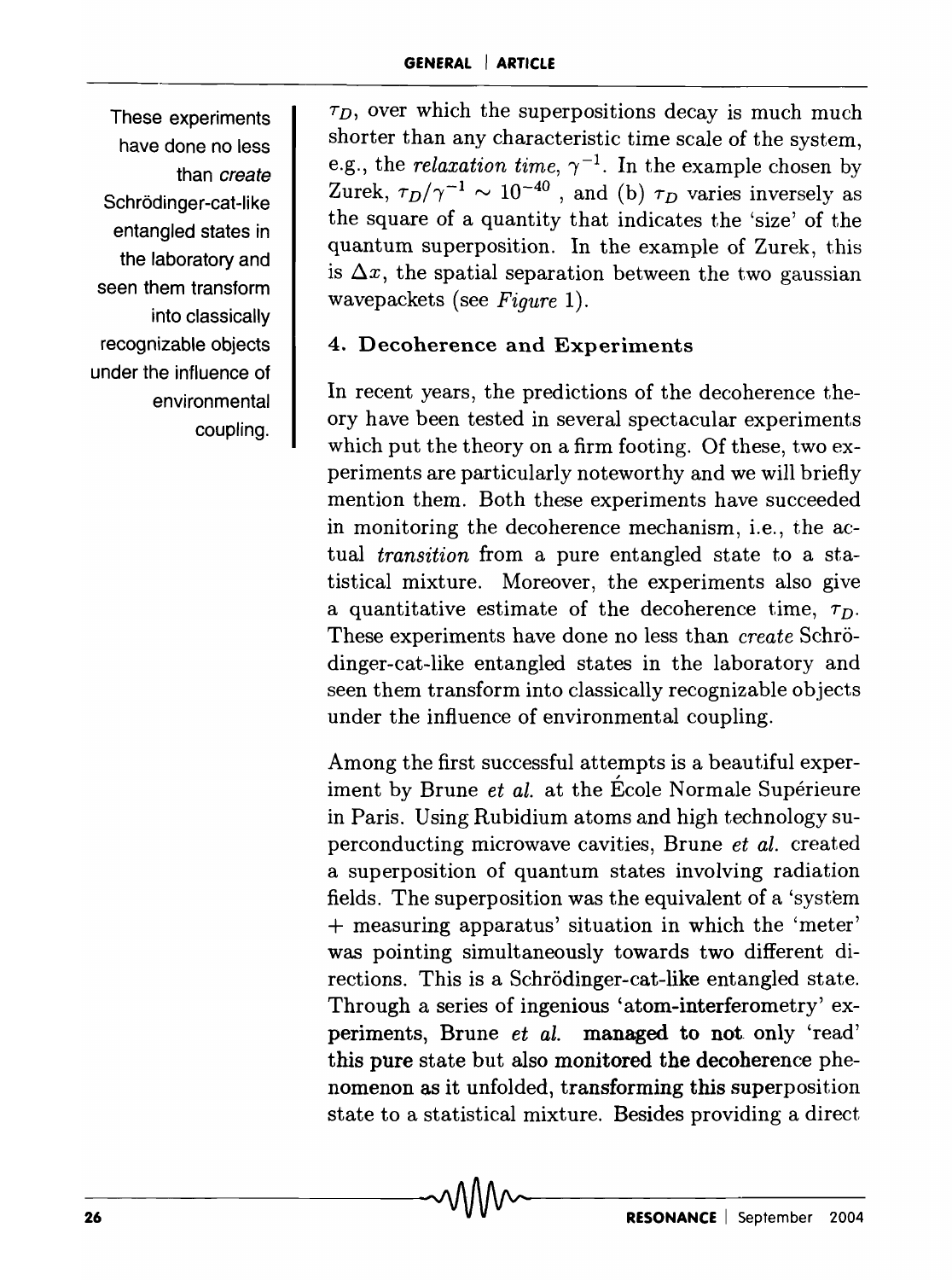insight into the role of th'e environment in a quantum measurement process, their experiment also confirmed the basic tenets of the decoherence theory. The two main signatures of the decoherence theory were clearly observed in this classic experiment. The environment in this experiment are the 'modes' of the electromagnetic field in the cavity.

At the National Institute of Standards and Technology, Boulder, Colorado, the group headed by Wineland chose a different experimental candidate to confirm the signatures of the decoherence mechanism. They created a Schrödinger-cat-like state using a series of laser pulses to *entangle* the internal *(electronic)* and the external *(motional)* states of a Beryllium ion in a 'Paul trap'. The motion of this trapped ion couples to an electric field which changes randomly, thus simulating an environment. Wineland *et al.* call this environment an *engineered reservoir* whose state and coupling can be controlled. Through their measurements, Wineland *et al.* have successfully demonstrated the two important signatures of the decoherence mechanism.

The above two experiments, along with several others have provided important insights into the role of the environment in bringing about *classicality*. The decoherence theory is strengthened by these spectacular observations.

### 5. Are the Problems Resolved?

At the end of the day can we say that the decoherence explanation makes quantum mechanics appear less enigmatic and mysterious? Have we explained away some of its conceptual problems? Physicists partial to the decoherence approach think so. The experiments discussed in the previous section clearly show how decoherence washes away quantum coherences. This is fairly convincing evidence for explaining the absence of Schodinger's

The decoherence explanation has certainly provided valuable insights into the actual mechanism of the loss of quantum coherences. Its qualitative and quantitative predictions are highly relevant to all experimental implementations of the novel ideas of quantum information.